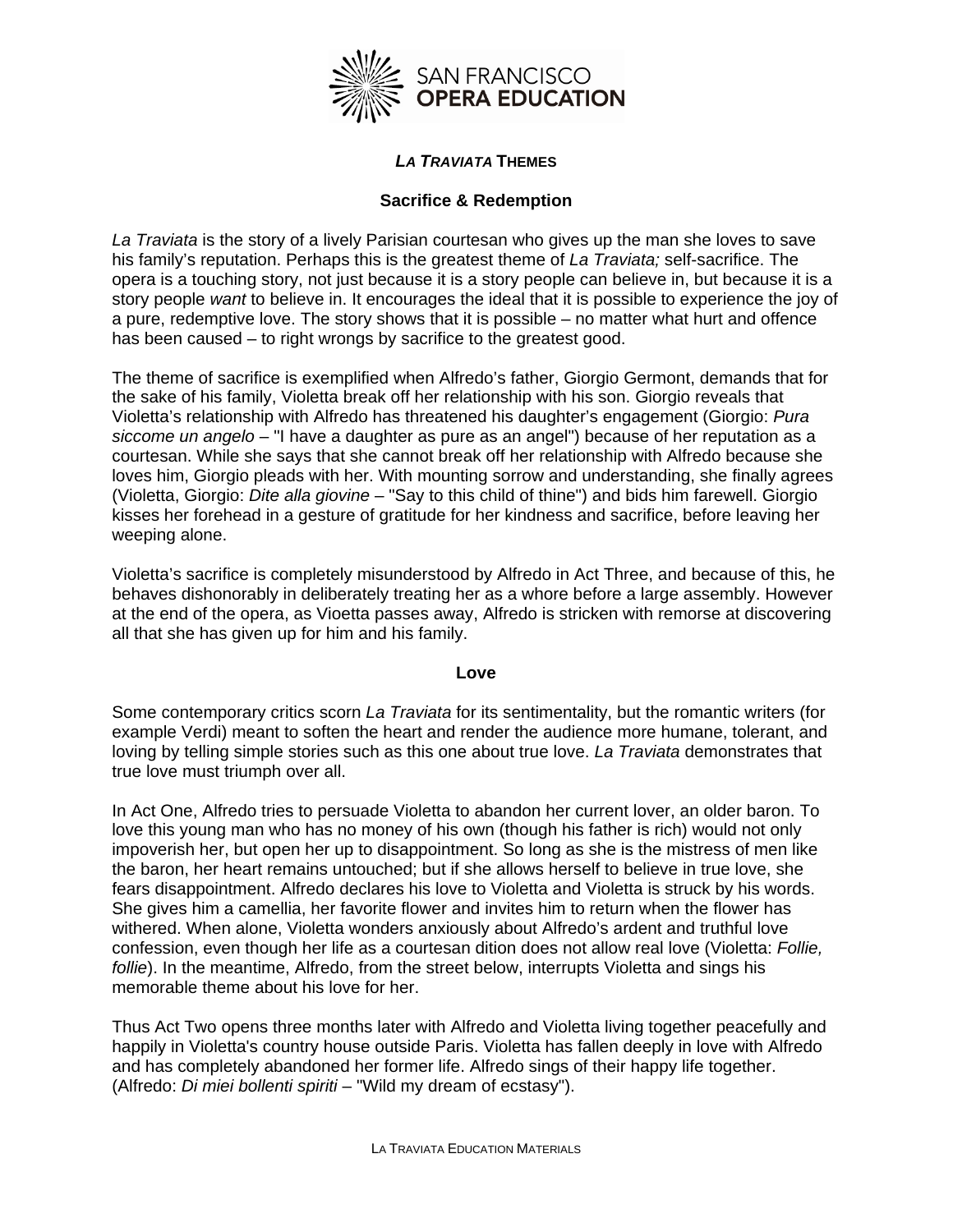It seems that love has been abandoned in Act Two as Alfredo and Violetta suffer from a forced separation. However, in Act Three, when Violetta is on her death bed, the maid rushes in to tell her of Alfredo's arrival, and the audience is reassured that their love will not end unrequited. After a long separation, the lovers are reunited and Alfredo suggests that they leave Paris (Alfredo, Violetta: *Parigi, o cara , noi lasceremo* – "Dearest, we'll leave Paris" ). But it is too late; Violetta knows her time is up (Alfredo, Violetta: *Gran Dio! morir si giovane* – "O, God! to die so young"). At this time, Alfredo's father arrives and asks for mercy from Violetta. Violetta forgives him, and feeling better she tries to get up. But that is the last sad illusion: at once she falls and dies like a withered flower on the sofa. Violetta dies in Alfredo's arms.

Although Violetta is gone, the lovers have reunited in spite of societal attitudes and norms (even Alfredo's father approves of their union at this point). This champions the ideal that love is above petty politics, and perhaps most importantly, that love conquers all.

## **Morality & Hypocrisy**

*La Traviata* is a quintessential romantic attack on conventional bourgeois (upper class) morality. Verdi argues that a good heart is more important than propriety (conformity to established standards of good or proper behavior or manners). He also shows that the social distinctions which split the beau monde (high society) from the demimonde (illicit world at the edges of polite society) are cruel and hypocritical.

In mid-19th-century France, almost as much as in England, sexual hypocrisy was common. For example, prostitution and gambling were extremely popular and widespread, even as these practices were publicly condemned. Additionally, men were expected to have mistresses. And although they supported them financially, they were expected to conceal that fact. Also, they were not supposed to fall in love with these women (although they often did). It is interesting why an opera about a good-hearted courtesan would be appropriate in a film like *Pretty Woman* (1990), in which Julia Roberts' character (a prostitute) is enchanted by Violetta's story.

By way of background, courtesans were not classed with common prostitutes, but to the beau monde there was no illusion about their motivation for participating in these affairs: they were in it for the cash and gifts, and were faithful to their lovers only so long as it suited them. These woman, who slept with men before marriage, were thought to be "ruined" (rendered unfit to wed), and were supposed to be shunned as social lepers. For many such women, some form of prostitution was the only means of survival. Respectable women feared and detested these courtesans, and would not permit them to mix in "polite society," as it was then called. Further, they were presumed to be predatory temptresses, bent on extracting their wealth from guileless young men, then abandoning them. The most respectable families would not even want to be associated with another family in which one of the members was entangled with such a creature.

That *La Traviata* ends tragically – it is often said today – indicates that 19th-century readers desired to celebrate sexual freedom only when they doomed those who exercised it. While this certainly rings true, it is also true that this story is a commentary on the complexity of moral attitudes at the time.

#### **Illness**

Tuberculosis (TB) was romanticized during the 19th century. Many at the time believed that it produced feelings of euphoria referred to as "Spec phthisica" or "hope of the consumptive." It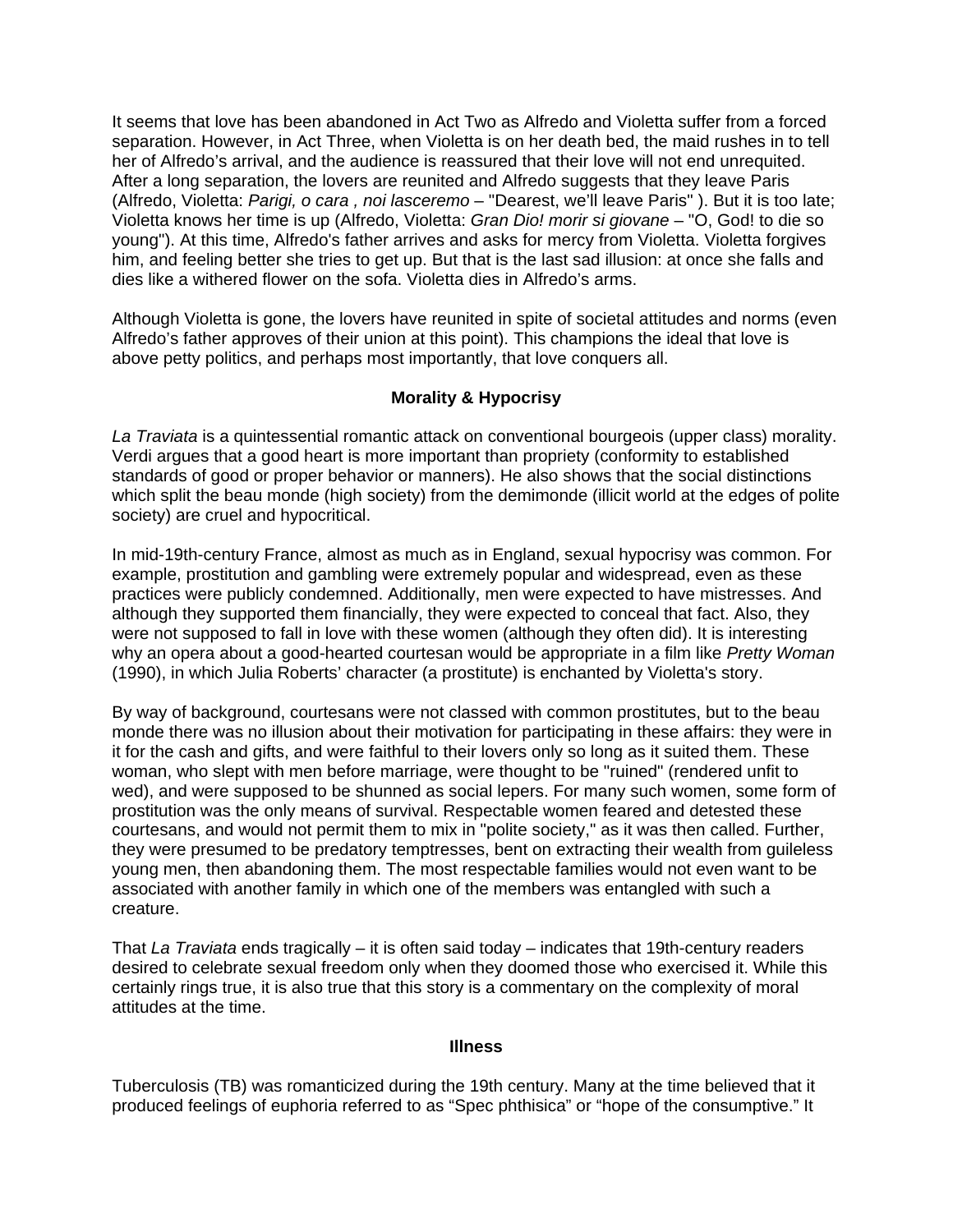was believed that TB sufferers who were artists had bursts of creativity as the disease progressed and that sufferers had a final burst of energy just before they died which made women more beautiful and men more creative. The disease was called "consumption" because it seemed to consume people from within with a bloody cough, fever, pallor, and long relentless wasting.

TB has been present in humans since antiquity. Skeletal remains show prehistoric humans (4000 BC) had TB and tubercular decay has been found in the spines of mummies from 3000- 240 BC. In 460 BC, Hippocrates identified TB – phthisis was the Greek term for it – as the most widespread disease of the times involving coughing up blood and fever which was almost always fatal. TB is spread when a person with active TB breathes out, for example by coughing, sneezing or talking.

That Violetta is struck with TB and dies, expresses the romantic notion that the highest virtue in a human being is actually a good heart; if some people are too good for this world and must leave early, that is the world's loss.

## **Condemnation**

The very title of the opera – "La traviata," which literally means "The Woman Who Strayed" or perhaps more figuratively, "Fallen One" – suggests the motif of denunciation. Much ink has been spilled over the years psychoanalyzing the cowardice of audiences who could not swallow Verdi's message. The audiences of the time did not want to see themselves on stage – not as the demimonde – as the narrow-minded burghers who condemn a woman (Violetta) to a lonely death merely because she does not bend to their ideal of chastity. Alfredo's father objects to Violetta's union with his son because of Violetta's profession and because she is of low birth. As a side note, Verdi scholars speculate that this subject in *Traviata* was so sharply clarified in the composer's imagination because its domestic milieu paralleled his own household arrangement.

## **Censorship**

As an interesting parallel to Violetta being shunned by society, *La Traviata* was also rejected at first. The year 1848 – known as "The Year of Revolutions" (in Paris, Vienna, Berlin, Milan, Venice, Rome, Parma and Prague) – was an extremely turbulent year in Europe and it predated turbulent years to come. At this time, Italian authorities introduced draconian censorship laws which gave Verdi much trouble.

Piave and Verdi wanted to follow Dumas in giving *La Traviata* a contemporary setting, but the authorities at La Fenice insisted that it be set in the past so the "lascivious" goings-on would not be seen as a reflection of "modern" life. *La Traviata* was therefore set around the time of Louis XIV (1700). But that was not enough; more needed pruning. Thus Verdi omitted some of the facts of the story, which would have offended censors. Luckily, since the story was so well known, audiences were able to fill in the gaps. The original title, *Amore e morte* (Love and Death) also had to be changed ("Traviata" is the past participle of the verb "traviare," meaning to go astray.).

It was not until the 1880s that the composer and librettist's original wishes were carried out and "realistic" productions were staged. After some revisions between 1853 and May of 1854, mostly affecting Acts Two and Three, the opera was presented again in Venice (this time at the Teatro di San Benedetto). The approval given by the Venetian censors, however, did not apply in other cities. Some used standard librettos, which contained the original text, and some still